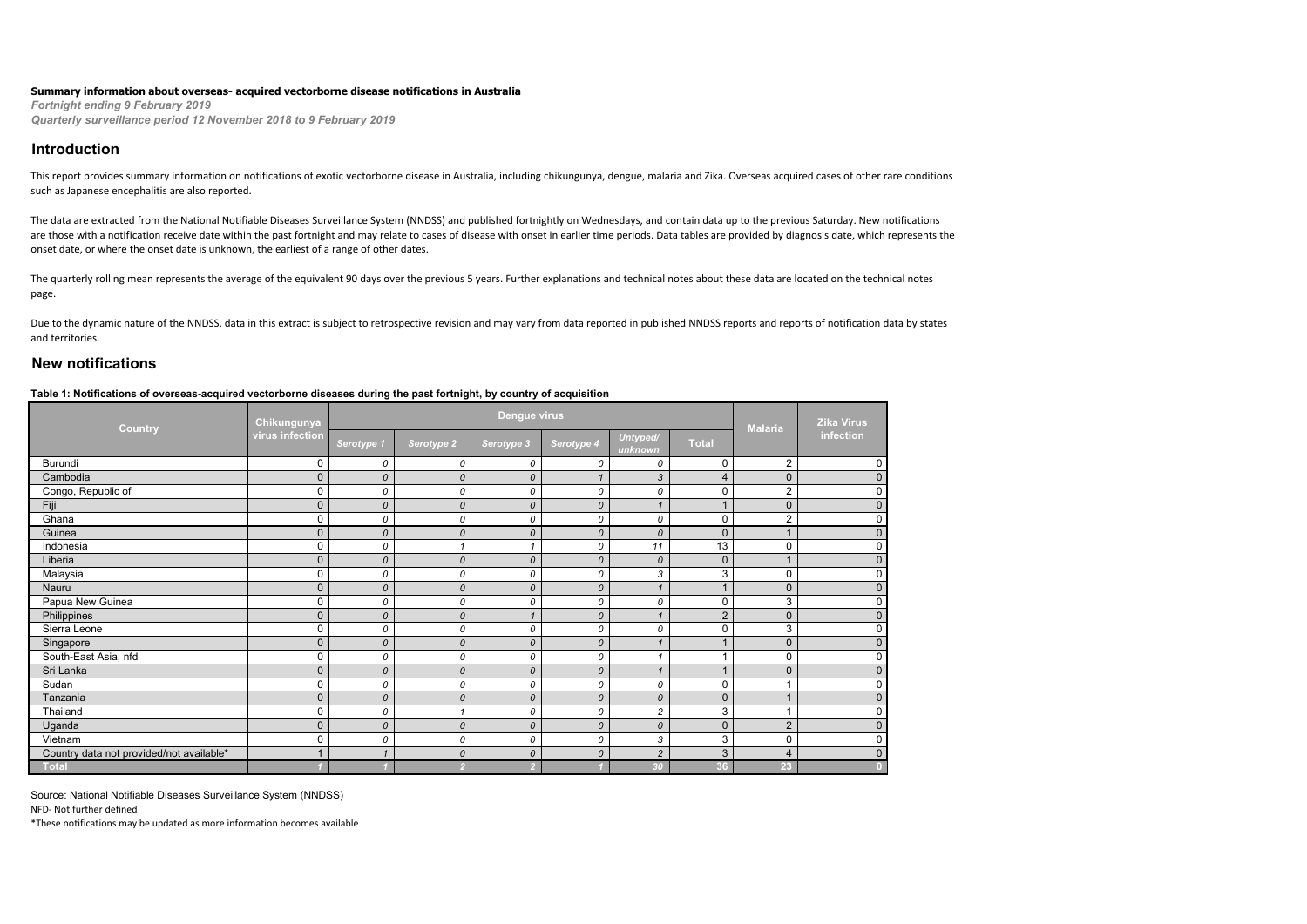## **Summary tables**

**Table 2: Confirmed cases of chikungunya virus infection during the past quarter, and comparison to the quarterly rolling mean, by month and place of acquisition**

| Country                                  | 2014           | 2015           | 2016           | 2017           | 2018           | 2019<br><b>YTD</b> | <b>Notifications</b><br>for the past 90 | Quarterly<br>rolling 5 year | Ratio past 90<br>days to the<br>rolling 5 year |
|------------------------------------------|----------------|----------------|----------------|----------------|----------------|--------------------|-----------------------------------------|-----------------------------|------------------------------------------------|
|                                          |                |                |                |                |                |                    | days                                    | mean                        | mean                                           |
| India                                    | $\overline{4}$ | 12             | 62             | 26             | 21             | $\mathbf{0}$       | 5                                       | 3.8                         | 1.3                                            |
| Country data not provided/not available* | $\overline{2}$ | $\mathbf{1}$   | $\mathbf{1}$   | 0              | $\mathbf{1}$   | $\mathbf{1}$       | $\mathbf{1}$                            | 0.2                         | 5.0                                            |
| Thailand                                 | 1              | $\mathbf{1}$   | $\mathbf{1}$   | $\overline{4}$ | $\mathbf 0$    | $\mathbf{1}$       | $\mathbf{1}$                            | 0.4                         | 2.5                                            |
| Philippines                              | 3              | $\overline{2}$ | $\overline{7}$ | 5              | $\overline{2}$ | 0                  | 1                                       | 1.6                         | 0.6                                            |
| Indonesia                                | 45             | 23             | 18             | 8              | 5              | $\mathbf 0$        | $\mathbf 0$                             | 5.0                         | 0.0                                            |
| Vietnam                                  | $\mathbf 0$    | 0              | $\mathbf 0$    | 4              | $\mathbf{1}$   | $\mathbf 0$        | $\mathbf 0$                             | 0.0                         | 0.0                                            |
| Samoa                                    | 25             | 20             | $\overline{c}$ | 0              | $\mathbf{1}$   | $\mathbf 0$        | $\mathbf 0$                             | 7.8                         | 0.0                                            |
| Nepal                                    | $\Omega$       | 0              | $\mathbf{1}$   | 0              | $\mathbf{1}$   | $\mathbf 0$        | $\mathbf 0$                             | 0.0                         | 0.0                                            |
| Nigeria                                  | $\mathbf 0$    | $\mathbf{1}$   | $\mathbf{0}$   | 0              | $\mathbf{1}$   | 0                  | $\mathbf 0$                             | 0.2                         | 0.0                                            |
| Ghana                                    | $\mathbf 0$    | 0              | 0              | 0              | $\mathbf{1}$   | 0                  | 0                                       | 0.0                         | 0.0                                            |
| Sudan                                    | $\mathbf 0$    | $\mathbf{0}$   | $\mathbf 0$    | 0              | $\mathbf{1}$   | $\pmb{0}$          | $\mathbf 0$                             | 0.0                         | 0.0                                            |
| Tanzania                                 | $\mathbf 0$    | 0              | 0              | $\mathbf 0$    | 1              | $\mathbf 0$        | $\mathbf 0$                             | 0.0                         | 0.0                                            |
| Bangladesh                               | $\mathbf{0}$   | $\mathbf{0}$   | $\mathbf{1}$   | 35             | $\mathbf{0}$   | $\mathbf{0}$       | $\mathbf 0$                             | 0.6                         | 0.0                                            |
| Somalia                                  | $\Omega$       | 0              | 0              | 4              | $\mathbf 0$    | $\mathbf 0$        | $\mathbf 0$                             | 0.2                         | 0.0                                            |
| Colombia                                 | $\mathbf 0$    | 9              | $\overline{0}$ | $\overline{2}$ | $\pmb{0}$      | $\mathbf{0}$       | $\mathbf 0$                             | 0.8                         | 0.0                                            |
| Pakistan                                 | $\mathbf 0$    | 0              | 0              | 2              | $\mathbf 0$    | $\mathbf 0$        | 0                                       | 0.0                         | 0.0                                            |
| Papua New Guinea                         | $\mathbf 0$    | $\mathbf 0$    | $\mathbf{0}$   | $\overline{2}$ | $\pmb{0}$      | $\mathbf 0$        | $\mathbf 0$                             | 0.0                         | 0.0                                            |
| Sri Lanka                                | 1              | 0              | 1              | $\mathbf{1}$   | $\mathbf 0$    | $\mathbf 0$        | $\mathbf 0$                             | 0.4                         | 0.0                                            |
| Cambodia                                 | $\overline{0}$ | $\mathbf 0$    | $\mathbf 0$    | $\mathbf{1}$   | $\pmb{0}$      | $\mathbf 0$        | $\mathbf{0}$                            | 0.0                         | 0.0                                            |
| New Caledonia                            | 0              | 0              | $\mathbf 0$    | 1              | $\pmb{0}$      | 0                  | 0                                       | 0.2                         | 0.0                                            |
| Peru                                     | $\mathbf{0}$   | $\mathbf{0}$   | $\overline{0}$ | $\mathbf{1}$   | 0              | $\mathbf 0$        | 0                                       | 0.0                         | 0.0                                            |
| South Africa                             | $\mathbf 0$    | 0              | 0              | 1              | 0              | 0                  | 0                                       | 0.0                         | 0.0                                            |
| South-East Asia, nfd                     | $\pmb{0}$      | $\mathbf{0}$   | $\mathbf 0$    | $\mathbf{1}$   | $\mathbf 0$    | $\pmb{0}$          | $\mathbf{0}$                            | 0.0                         | 0.0                                            |
| Southern and East Africa, nfd            | $\mathbf 0$    | 0              | 0              | 1              | $\mathbf 0$    | 0                  | $\mathbf 0$                             | 0.0                         | 0.0                                            |
| Fiji                                     | $\mathbf{0}$   | $\mathbf{0}$   | 11             | $\mathbf 0$    | $\mathbf{0}$   | $\mathbf 0$        | $\mathbf{0}$                            | 0.2                         | 0.0                                            |
| Timor-Leste                              | $\mathbf 0$    | 11             | 4              | 0              | $\mathbf 0$    | $\mathbf 0$        | $\mathbf 0$                             | 0.2                         | 0.0                                            |
| Tonga                                    | $\overline{7}$ | $\mathbf{1}$   | $\mathbf{1}$   | 0              | $\mathbf{0}$   | $\mathbf{0}$       | $\mathbf 0$                             | 0.2                         | 0.0                                            |
| Honduras                                 | 0              | 1              | 1              | 0              | 0              | 0                  | 0                                       | 0.0                         | 0.0                                            |
| Botswana                                 | $\mathbf{0}$   | $\mathbf{0}$   | $\mathbf{1}$   | $\mathbf 0$    | $\bf 0$        | $\mathbf 0$        | $\pmb{0}$                               | 0.0                         | 0.0                                            |
| Cuba                                     | $\mathbf 0$    | 0              | 1              | 0              | $\pmb{0}$      | 0                  | 0                                       | 0.2                         | 0.0                                            |
| Myanmar, The Republic of the Union of    | $\mathbf 0$    | $\mathbf 0$    | $\mathbf{1}$   | $\mathbf 0$    | $\pmb{0}$      | $\mathbf 0$        | $\mathbf 0$                             | 0.2                         | 0.0                                            |
| Cook Islands                             | $\mathbf 0$    | 5              | $\mathbf 0$    | 0              | $\mathbf 0$    | 0                  | 0                                       | 0.0                         | 0.0                                            |
| Kiribati                                 | $\mathbf 0$    | $\overline{5}$ | $\overline{0}$ | $\mathbf 0$    | $\mathbf 0$    | $\mathbf 0$        | $\mathbf 0$                             | 0.2                         | 0.0                                            |
| Nauru                                    | $\mathbf 0$    | 5              | 0              | 0              | 0              | 0                  | 0                                       | 0.0                         | 0.0                                            |
| French Polynesia                         | $\mathbf 0$    | 3              | $\pmb{0}$      | 0              | $\bf 0$        | $\mathbf 0$        | $\mathbf 0$                             | 0.4                         | 0.0                                            |
| Mexico                                   | $\mathbf 0$    | 3              | 0              | 0              | $\mathbf 0$    | 0                  | $\mathbf 0$                             | 0.0                         | 0.0                                            |
| Jamaica                                  | $\overline{4}$ | $\mathbf{1}$   | $\mathbf 0$    | $\mathbf{0}$   | $\mathbf 0$    | $\mathbf{0}$       | $\mathbf 0$                             | 0.6                         | 0.0                                            |
| Central America, nfd                     | $\overline{2}$ | $\mathbf{1}$   | $\mathbf 0$    | 0              | $\mathbf 0$    | $\mathbf 0$        | $\mathbf 0$                             | 0.4                         | 0.0                                            |
| El Salvador                              | $\overline{2}$ | $\mathbf{1}$   | $\overline{0}$ | $\overline{0}$ | $\mathbf{0}$   | $\mathbf{0}$       | $\mathbf 0$                             | 0.2                         | 0.0                                            |
| Kenya                                    | $\mathbf 0$    | $\mathbf{1}$   | 0              | 0              | $\mathbf 0$    | 0                  | 0                                       | 0.2                         | 0.0                                            |
| Malaysia                                 | $\mathbf{0}$   | $\mathbf{1}$   | $\mathbf 0$    | $\mathbf{0}$   | $\pmb{0}$      | $\mathbf{0}$       | $\pmb{0}$                               | 0.0                         | 0.0                                            |
| Nicaragua                                | $\mathbf 0$    | $\mathbf{1}$   | $\mathbf 0$    | 0              | $\mathbf 0$    | $\mathbf 0$        | 0                                       | 0.0                         | 0.0                                            |
| South America, nec                       | $\mathbf 0$    | $\mathbf{1}$   | $\mathbf{0}$   | $\mathbf{0}$   | $\pmb{0}$      | $\mathbf{0}$       | $\mathbf 0$                             | 0.2                         | 0.0                                            |
| Taiwan                                   | 0              | $\mathbf{1}$   | $\overline{0}$ | 0              | 0              | $\mathbf 0$        | 0                                       | 0.0                         | 0.0                                            |
| Caribbean, nfd                           | $\overline{2}$ | $\mathbf 0$    | $\overline{0}$ | $\overline{0}$ | $\overline{0}$ | $\mathbf{0}$       | $\mathbf{0}$                            | 0.2                         | 0.0                                            |
| Grenada                                  | 2              | 0              | 0              | 0              | 0              | 0                  | 0                                       | 0.0                         | 0.0                                            |
| United States of America                 | $\overline{2}$ | $\mathbf{0}$   | $\mathbf{0}$   | $\mathbf 0$    | $\mathbf 0$    | $\mathbf{0}$       | $\overline{0}$                          | 0.2                         | 0.0                                            |
| <b>Barbados</b>                          | $\mathbf{1}$   | 0              | 0              | 0              | 0              | 0                  | $\mathbf 0$                             | 0.0                         | 0.0                                            |
| Dominican Republic                       | $\mathbf{1}$   | $\pmb{0}$      | $\mathbf 0$    | $\mathbf 0$    | $\mathbf 0$    | $\mathbf 0$        | $\mathbf 0$                             | 0.0                         | 0.0                                            |
| Ethiopia                                 | $\mathbf{1}$   | $\pmb{0}$      | 0              | $\pmb{0}$      | 0              | $\pmb{0}$          | $\mathbf 0$                             | 0.0                         | $0.0\,$                                        |
| Samoa, American                          | $\mathbf{1}$   | $\mathbf{0}$   | $\mathbf 0$    | $\mathbf 0$    | $\mathbf 0$    | $\mathbf{0}$       | $\mathbf 0$                             | 0.0                         | 0.0                                            |
| Singapore                                | $\mathbf{1}$   | 0              | 0              | 0              | 0              | 0                  | 0                                       | 0.2                         | 0.0                                            |
| Sub-Saharan Africa, nfd                  | $\mathbf{1}$   | $\pmb{0}$      | $\pmb{0}$      | $\mathbf 0$    | $\mathbf 0$    | $\pmb{0}$          | $\mathbf 0$                             | 0.0                         | 0.0                                            |
| Trinidad and Tobago                      | $\mathbf{1}$   | 0              | $\pmb{0}$      | 0              | 0              | 0                  | $\mathbf 0$                             | 0.0                         | 0.0                                            |
| Venezuela, Bolivarian Republic of        | $\mathbf{1}$   | $\pmb{0}$      | $\pmb{0}$      | $\pmb{0}$      | $\overline{0}$ | $\pmb{0}$          | $\mathbf 0$                             | 0.2                         | 0.0                                            |
| <b>Total</b>                             | 110            | 111            | 114            | 99             | 36             | $\overline{2}$     | $\bf{8}$                                | 25.2                        | 0.3                                            |

Source: National Notifiable Diseases Surveillance System (NNDSS)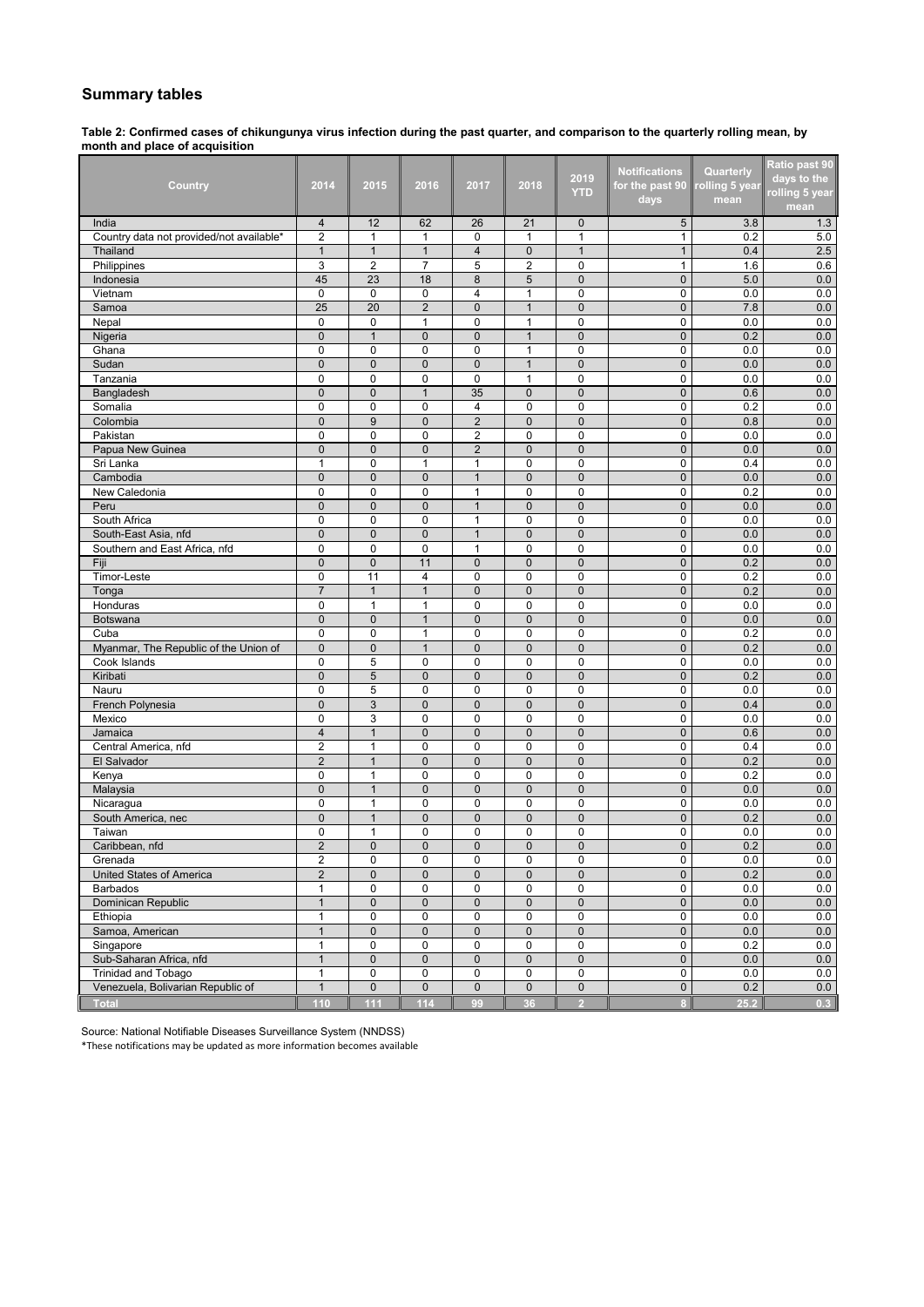# **Table 3: Confirmed and probable cases of dengue virus infection during the past quarter, and comparison to the quarterly rolling mean, by month and country of acquisition**

| Country                                                      | 2014                                                 | 2015                           | 2016                             | 2017                         | 2018                                      | 2019<br><b>YTD</b>             | <b>Notifications for</b><br>the past 90<br>days | <b>Quarterly rolling 5</b><br>year mean | Ratio past 90 days<br>to the rolling 5 year<br>mean |
|--------------------------------------------------------------|------------------------------------------------------|--------------------------------|----------------------------------|------------------------------|-------------------------------------------|--------------------------------|-------------------------------------------------|-----------------------------------------|-----------------------------------------------------|
| Indonesia                                                    | 813                                                  | 970                            | 1,343                            | 210                          | 128                                       | 39                             | 63                                              | 143.4                                   | 0.4                                                 |
| Thailand<br>India                                            | 137<br>37                                            | 133<br>51                      | 101<br>88                        | 141<br>152                   | 149<br>105                                | 9<br>$\overline{2}$            | 24<br>21                                        | 27.2<br>18.0                            | 0.9<br>1.2                                          |
| Philippines                                                  | 67                                                   | 73                             | 82                               | 37                           | 61                                        | 8                              | 20                                              | 20.8                                    | $1.0$                                               |
| Cambodia                                                     | 10                                                   | 20                             | 22                               | $\overline{7}$               | 26                                        | $\,6\,$                        | 17                                              | 3.6                                     | 4.7                                                 |
| Vietnam                                                      | 15                                                   | 25                             | 44                               | 44                           | 26                                        | 8                              | 16                                              | 13.0                                    | 1.2                                                 |
| Sri Lanka<br>Country data not provided/not available*        | 40<br>14                                             | 39<br>32                       | 57<br>4                          | 104<br>6                     | 59<br>20                                  | $\ensuremath{\mathsf{3}}$<br>6 | 14<br>10                                        | 23.0<br>3.4                             | 0.6<br>2.9                                          |
| Nauru                                                        | 11                                                   | $\mathbf{1}$                   | $\mathbf 0$                      | 10                           | 6                                         | 3                              | 9                                               | 0.6                                     | 15.0                                                |
| Malaysia                                                     | 81                                                   | 81                             | 66                               | 39                           | 20                                        | 6                              | 8                                               | 19.4                                    | 0.4                                                 |
| Papua New Guinea                                             | 11                                                   | 29                             | 106                              | 25                           | 31                                        | $\mathbf{1}$                   | $\sqrt{5}$                                      | 5.8                                     | 0.9                                                 |
| Maldives                                                     | 5<br>15                                              | 5<br>15                        | 6<br>14                          | 3<br>$\sqrt{5}$              | 13<br>$\bf 8$                             | 0<br>$\overline{\mathbf{c}}$   | 5<br>$\sqrt{4}$                                 | 0.8<br>5.8                              | 6.3<br>0.7                                          |
| Singapore<br>Fiji                                            | 106                                                  | 10                             | 11                               | 47                           | 25                                        | 2                              | $\overline{2}$                                  | 11.6                                    | 0.2                                                 |
| Solomon Islands                                              | 8                                                    | $\overline{7}$                 | 43                               | 32                           | $\overline{4}$                            | $\overline{\mathbf{c}}$        | $\sqrt{2}$                                      | 8.4                                     | 0.2                                                 |
| South-East Asia, nfd                                         | 5                                                    | 17                             | 29                               | 11                           | 13                                        | $\mathbf{1}$                   | $\overline{2}$                                  | 6.2                                     | 0.3                                                 |
| Vanuatu                                                      | 33                                                   | $\mathbf{1}$<br>$\overline{2}$ | $\overline{4}$<br>$\mathsf 0$    | 97<br>$\mathbf{1}$           | 3                                         | $\mathbf{1}$<br>$\mathbf{1}$   | $\sqrt{2}$                                      | 12.2                                    | 0.2                                                 |
| China (excludes SARs and Taiwan)<br>Bangladesh               | 2<br>$\overline{1}$                                  | 16                             | 13                               | 16                           | 3<br>13                                   | $\bf 0$                        | $\mathbf 2$<br>$\overline{2}$                   | 0.4<br>0.8                              | 5.0<br>2.5                                          |
| Overseas - Country unknown                                   | 3                                                    | $\overline{2}$                 | 11                               | 4                            | 0                                         | $\mathbf{1}$                   | $\mathbf{1}$                                    | 1.6                                     | 0.6                                                 |
| Tonga                                                        | 15                                                   | 36                             | $\mathbf{1}$                     | $\mathbf{0}$                 | 23                                        | $\mathbf 0$                    | $\mathbf{1}$                                    | 4.8                                     | 0.2                                                 |
| New Caledonia                                                | 1<br>$\overline{2}$                                  | $\mathbf{1}$                   | $\overline{2}$<br>$\mathbf{3}$   | 10<br>$\overline{2}$         | 5<br>$\overline{2}$                       | 0<br>$\mathbf 0$               | $\mathbf{1}$<br>$\mathbf{1}$                    | 0.6                                     | 1.7<br>$1.0\,$                                      |
| Somalia<br>Hong Kong (SAR of China)                          | $\mathbf{1}$                                         | $\mathbf{1}$<br>$\mathbf{1}$   | 0                                | 0                            | $\mathbf{1}$                              | 0                              | $\mathbf{1}$                                    | 1.0<br>0.4                              | 2.5                                                 |
| Samoa                                                        | $\mathbf{1}$                                         | 10                             | 41                               | 49                           | 82                                        | $\mathbf 0$                    | $\mathsf{O}\xspace$                             | 29.2                                    | $0.0\,$                                             |
| Kiribati                                                     | 0                                                    | $\pmb{0}$                      | $\pmb{0}$                        | 0                            | 11                                        | $\pmb{0}$                      | 0                                               | 0.0                                     | 0.0                                                 |
| Timor-Leste                                                  | 36                                                   | 15                             | 35                               | 28                           | $5\phantom{.0}$                           | $\mathsf{O}\xspace$            | $\mathsf{O}\xspace$                             | $5.4$                                   | $0.0\,$                                             |
| French Polynesia<br>Myanmar, The Republic of the Union of    | 10<br>9                                              | 1<br>11                        | $\overline{7}$<br>$\sqrt{3}$     | 0<br>11                      | 4<br>3                                    | 0<br>$\pmb{0}$                 | 0<br>$\pmb{0}$                                  | 0.6<br>4.0                              | 0.0<br>0.0                                          |
| Mexico                                                       | $\mathbf{1}$                                         | $\overline{2}$                 | 3                                | 3                            | 3                                         | 0                              | $\mathsf 0$                                     | 1.0                                     | 0.0                                                 |
| Pakistan                                                     | $\pmb{0}$                                            | $\overline{4}$                 | $\overline{4}$                   | $\mathbf 0$                  | 3                                         | $\pmb{0}$                      | $\pmb{0}$                                       | 0.4                                     | 0.0                                                 |
| South Africa                                                 | 0                                                    | 0                              | $\pmb{0}$                        | 0                            | 3                                         | $\pmb{0}$                      | $\mathsf 0$                                     | 0.0                                     | 0.0                                                 |
| Colombia<br>Brazil                                           | $\ensuremath{\mathsf{3}}$<br>$\overline{\mathbf{c}}$ | $\mathbf 0$<br>9               | $\overline{2}$<br>$\overline{7}$ | $\overline{2}$<br>0          | $\overline{2}$<br>$\overline{\mathbf{c}}$ | $\mathsf 0$<br>0               | $\mathsf{O}\xspace$<br>0                        | 0.6<br>0.8                              | 0.0<br>0.0                                          |
| Nigeria                                                      | $\mathbf{1}$                                         | 0                              | $\pmb{0}$                        | 2                            | $\mathbf{1}$                              | $\pmb{0}$                      | 0                                               | 0.2                                     | $0.0\,$                                             |
| Tanzania                                                     | 3                                                    | 0                              | $\pmb{0}$                        | 1                            | 1                                         | 0                              | 0                                               | 0.4                                     | 0.0                                                 |
| Uganda                                                       | $\mathbf{1}$                                         | $\pmb{0}$                      | $\mathbf 0$                      | $\mathbf{1}$                 | $\mathbf{1}$                              | $\mathbf 0$                    | $\pmb{0}$                                       | 0.4                                     | $0.0\,$                                             |
| Oceania and Antarctica, nfd<br>Sierra Leone                  | 0<br>$\pmb{0}$                                       | 0<br>$\mathbf 0$               | $\mathbf 0$<br>$\mathbf 0$       | $\mathbf{1}$<br>$\mathbf{1}$ | $\mathbf{1}$<br>$\mathbf{1}$              | $\pmb{0}$<br>$\mathsf 0$       | 0<br>$\mathsf{O}$                               | 0.2<br>0.0                              | 0.0<br>$0.0\,$                                      |
| South America, nec                                           | 1                                                    | $\mathbf{1}$                   | $\overline{\mathbf{c}}$          | 0                            | 1                                         | $\pmb{0}$                      | 0                                               | 0.2                                     | 0.0                                                 |
| Southern Asia, nfd                                           | $\mathbf{1}$                                         | $\pmb{0}$                      | $\mathbf{1}$                     | $\pmb{0}$                    | $\mathbf{1}$                              | $\pmb{0}$                      | $\pmb{0}$                                       | 0.0                                     | $0.0\,$                                             |
| Paraguay                                                     | 0                                                    | 0                              | $\mathbf{1}$                     | 0                            | 1                                         | 0                              | 0                                               | 0.2                                     | 0.0                                                 |
| Polynesia (excludes Hawaii), nfd<br>Burkina Faso             | $\mathbf{1}$<br>0                                    | $\mathbf{0}$<br>0              | $\pmb{0}$<br>$\mathbf 0$         | $\mathbf 0$<br>0             | $\mathbf{1}$<br>$\mathbf{1}$              | $\pmb{0}$<br>$\mathbf 0$       | $\pmb{0}$<br>$\mathbf 0$                        | 0.0<br>0.0                              | 0.0<br>0.0                                          |
| Guinea                                                       | $\pmb{0}$                                            | $\pmb{0}$                      | $\mathbf 0$                      | $\mathbf 0$                  | $\mathbf{1}$                              | $\pmb{0}$                      | $\mathbf 0$                                     | 0.0                                     | $0.0\,$                                             |
| Japan and the Koreas, nfd                                    | 0                                                    | 0                              | $\pmb{0}$                        | 0                            | $\mathbf{1}$                              | $\pmb{0}$                      | 0                                               | 0.0                                     | 0.0                                                 |
| Palau                                                        | $\pmb{0}$                                            | $\pmb{0}$                      | $\bf 0$                          | $\overline{0}$               | $\overline{1}$                            | $\bf 0$                        | $\pmb{0}$                                       | 0.0                                     | 0.0                                                 |
| Nepal<br>South America, nfd                                  | 0                                                    | 0                              | 3<br>$\overline{4}$              | 3<br>$\mathbf{1}$            | 0                                         | $\pmb{0}$<br>$\pmb{0}$         | 0<br>$\mathsf{O}\xspace$                        | 0.0<br>0.4                              | 0.0                                                 |
| Laos                                                         | $\pmb{0}$<br>0                                       | 6<br>2                         | 3                                | 1                            | $\pmb{0}$<br>0                            | 0                              | 0                                               | 0.2                                     | 0.0<br>0.0                                          |
| Ethiopia                                                     | $\mathsf 0$                                          | $\mathbf{1}$                   | $\overline{1}$                   | $\mathbf{1}$                 | $\pmb{0}$                                 | $\pmb{0}$                      | $\mathsf{O}\xspace$                             | 0.2                                     | $0.0\,$                                             |
| Mauritius                                                    | 0                                                    | 0                              | $\mathbf{1}$                     | $\mathbf{1}$                 | 0                                         | $\pmb{0}$                      | 0                                               | 0.0                                     | 0.0                                                 |
| Samoa, American<br>Congo, Republic of                        | $\mathsf 0$<br>1                                     | $\mathsf 0$<br>0               | $\mathbf{1}$<br>0                | $\mathbf{1}$<br>1            | $\mathsf 0$<br>0                          | $\mathsf 0$<br>0               | $\mathbf 0$<br>$\mathsf 0$                      | 0.2<br>0.0                              | 0.0<br>0.0                                          |
| Italy                                                        | $\pmb{0}$                                            | $\mathsf{O}\xspace$            | $\pmb{0}$                        | $\mathbf{1}$                 | $\mathsf{O}\xspace$                       | $\pmb{0}$                      | $\mathsf{O}\xspace$                             | 0.0                                     | $0.0\,$                                             |
| Niue                                                         | 0                                                    | 0                              | 0                                | 1                            | 0                                         | 0                              | 0                                               | 0.0                                     | 0.0                                                 |
| Southern and East Africa, nec                                | $\pmb{0}$                                            | 0                              | $\pmb{0}$                        | $\mathbf{1}$                 | 0                                         | $\pmb{0}$                      | $\mathsf{O}\xspace$                             | $0.0\,$                                 | 0.0                                                 |
| Spain                                                        | 0<br>$\overline{2}$                                  | 0                              | 0                                | 1<br>$\mathbf 0$             | 0                                         | 0                              | 0                                               | 0.0<br>0.4                              | 0.0                                                 |
| Cuba<br>Nicaragua                                            | $\overline{2}$                                       | $\mathbf{3}$<br>$\overline{c}$ | $\mathbf{3}$<br>3                | 0                            | $\pmb{0}$<br>0                            | $\pmb{0}$<br>0                 | $\pmb{0}$<br>0                                  | 0.8                                     | $0.0\,$<br>0.0                                      |
| Argentina                                                    | 0                                                    | 0                              | 3                                | 0                            | $\mathbf 0$                               | 0                              | 0                                               | 0.0                                     | 0.0                                                 |
| Costa Rica                                                   | 4                                                    | $\mathbf{1}$                   | $\overline{\mathbf{c}}$          | 0                            | 0                                         | 0                              | 0                                               | 0.8                                     | 0.0                                                 |
| Guatemala                                                    | $\mathbf 2$                                          | $\mathbf{1}$                   | $\overline{c}$                   | $\pmb{0}$                    | 0                                         | $\pmb{0}$                      | $\mathsf{O}\xspace$                             | $0.0\,$                                 | 0.0                                                 |
| Taiwan<br>Kenya                                              | 0<br>$\mathbf 2$                                     | 1<br>$\mathbf{0}$              | $\overline{2}$<br>$\overline{c}$ | 0<br>$\mathbf 0$             | 0<br>$\pmb{0}$                            | 0<br>$\pmb{0}$                 | 0<br>$\mathsf{O}\xspace$                        | 0.2<br>0.0                              | 0.0<br>$0.0\,$                                      |
| Peru                                                         | 1                                                    | 0                              | $\overline{2}$                   | 0                            | 0                                         | $\pmb{0}$                      | $\mathsf 0$                                     | 0.2                                     | 0.0                                                 |
| Seychelles                                                   | $\mathsf{O}\xspace$                                  | $\mathbf 0$                    | $\overline{2}$                   | $\mathsf{O}\xspace$          | $\mathbf 0$                               | $\mathsf 0$                    | $\mathsf{O}\xspace$                             | 0.2                                     | 0.0                                                 |
| Mainland South-East Asia, nfd                                | $\mathbf 2$                                          | $\overline{4}$                 | $\mathbf{1}$                     | 0                            | 0                                         | 0                              | $\mathsf 0$                                     | 0.6                                     | 0.0                                                 |
| Polynesia (excludes Hawaii), nec<br>United States of America | $\mathbf 2$<br>$\mathsf 0$                           | $\mathbf{1}$<br>1              | $\mathbf 1$<br>$\mathbf{1}$      | $\pmb{0}$<br>0               | $\pmb{0}$<br>0                            | $\pmb{0}$<br>0                 | $\mathsf{O}\xspace$<br>0                        | $0.0\,$<br>0.2                          | 0.0<br>0.0                                          |
| Brunei Darussalam                                            | $\mathbf{1}$                                         | $\mathbf 0$                    | $\overline{1}$                   | $\pmb{0}$                    | $\pmb{0}$                                 | $\pmb{0}$                      | $\pmb{0}$                                       | $0.0\,$                                 | $0.0\,$                                             |
| Central America, nfd                                         | $\mathbf{1}$                                         | 0                              | $\mathbf{1}$                     | 0                            | 0                                         | 0                              | 0                                               | 0.2                                     | 0.0                                                 |
| Japan                                                        | $\mathbf{1}$                                         | $\mathbf 0$                    | $\overline{1}$                   | $\mathbf 0$                  | $\pmb{0}$                                 | $\pmb{0}$                      | $\pmb{0}$                                       | 0.0                                     | 0.0                                                 |
| Melanesia, nfd<br>Sudan                                      | $\mathbf{1}$<br>$\mathbf{1}$                         | 0<br>$\mathbf 0$               | $\mathbf{1}$<br>$\mathbf{1}$     | 0<br>$\mathbf 0$             | 0<br>$\mathbf 0$                          | 0<br>$\mathbf 0$               | 0<br>$\mathsf 0$                                | 0.2<br>0.0                              | 0.0<br>0.0                                          |
| Cook Islands                                                 | 0                                                    | 0                              | $\mathbf{1}$                     | 0                            | 0                                         | $\pmb{0}$                      | 0                                               | 0.0                                     | 0.0                                                 |
| Dominican Republic                                           | $\mathsf 0$                                          | $\pmb{0}$                      | $\mathbf{1}$                     | $\pmb{0}$                    | $\mathsf 0$                               | $\pmb{0}$                      | $\mathsf{O}\xspace$                             | 0.2                                     | 0.0                                                 |
| El Salvador                                                  | 0                                                    | 0                              | $\mathbf{1}$                     | 0                            | 0                                         | 0                              | 0                                               | 0.2                                     | 0.0                                                 |
| Jordan<br>South Sudan                                        | $\pmb{0}$<br>0                                       | $\pmb{0}$<br>$\pmb{0}$         | $\mathbf{1}$<br>$\mathbf{1}$     | 0<br>0                       | $\pmb{0}$<br>0                            | $\pmb{0}$<br>$\pmb{0}$         | $\mathsf{O}\xspace$<br>$\mathsf 0$              | 0.2<br>0.0                              | 0.0<br>0.0                                          |
| Tokelau                                                      | 0                                                    | $\mathbf 0$                    | $\mathbf{1}$                     | 0                            | 0                                         | $\pmb{0}$                      | $\mathbf 0$                                     | 0.2                                     | 0.0                                                 |
| Venezuela, Bolivarian Republic of                            | 0                                                    | 0                              | 1                                | 0                            | 0                                         | 0                              | $\mathbf 0$                                     | 0.2                                     | 0.0                                                 |
| Zambia                                                       | $\pmb{0}$                                            | $\pmb{0}$                      | $\mathbf{1}$                     | $\bf 0$                      | $\mathbf 0$                               | $\bf 0$                        | $\mathsf{O}\xspace$                             | $0.0\,$                                 | $0.0\,$                                             |
| North Africa, nfd<br>Djibouti                                | 2<br>$\pmb{0}$                                       | $\mathbf{1}$                   | $\pmb{0}$<br>$\pmb{0}$           | 0<br>$\pmb{0}$               | 0<br>$\pmb{0}$                            | 0<br>$\pmb{0}$                 | 0<br>$\mathsf{O}\xspace$                        | 0.2<br>0.2                              | 0.0<br>0.0                                          |
| Eastern Europe, nfd                                          | 0                                                    | $\mathbf{1}$<br>$\mathbf{1}$   | 0                                | 0                            | 0                                         | 0                              | 0                                               | 0.0                                     | 0.0                                                 |
| Eritrea                                                      | $\pmb{0}$                                            | $\mathbf{1}$                   | $\bf 0$                          | 0                            | $\pmb{0}$                                 | $\pmb{0}$                      | 0                                               | 0.0                                     | 0.0                                                 |
| Saudi Arabia                                                 | 0                                                    | $\mathbf{1}$                   | 0                                | 0                            | 0                                         | 0                              | 0                                               | 0.0                                     | 0.0                                                 |
| Tuvalu                                                       | $\overline{2}$<br>$\mathbf{1}$                       | $\mathbf 0$                    | $\bf 0$<br>$\pmb{0}$             | $\pmb{0}$<br>0               | $\pmb{0}$<br>0                            | $\pmb{0}$                      | $\mathsf{O}\xspace$<br>0                        | 0.0                                     | 0.0<br>$0.0\,$                                      |
| Barbados<br>Honduras                                         | $\mathbf{1}$                                         | 0<br>$\mathsf 0$               | $\pmb{0}$                        | 0                            | $\mathsf{O}\xspace$                       | 0<br>$\pmb{0}$                 | $\mathsf{O}\xspace$                             | 0.0<br>0.2                              | 0.0                                                 |
| Panama                                                       | 1                                                    | 0                              | $\pmb{0}$                        | 0                            | 0                                         | 0                              | $\mathbf 0$                                     | 0.2                                     | 0.0                                                 |
| <b>Total</b>                                                 | 1.533                                                | 1.649                          | 2.206                            | 1,115                        | 875                                       | 101                            | 233                                             | 383.0                                   | 0.6                                                 |

Source: National Notifiable Diseases Surveillance System (NNDSS)

NFD- Not further defined \*These notifications may be updated as more information becomes available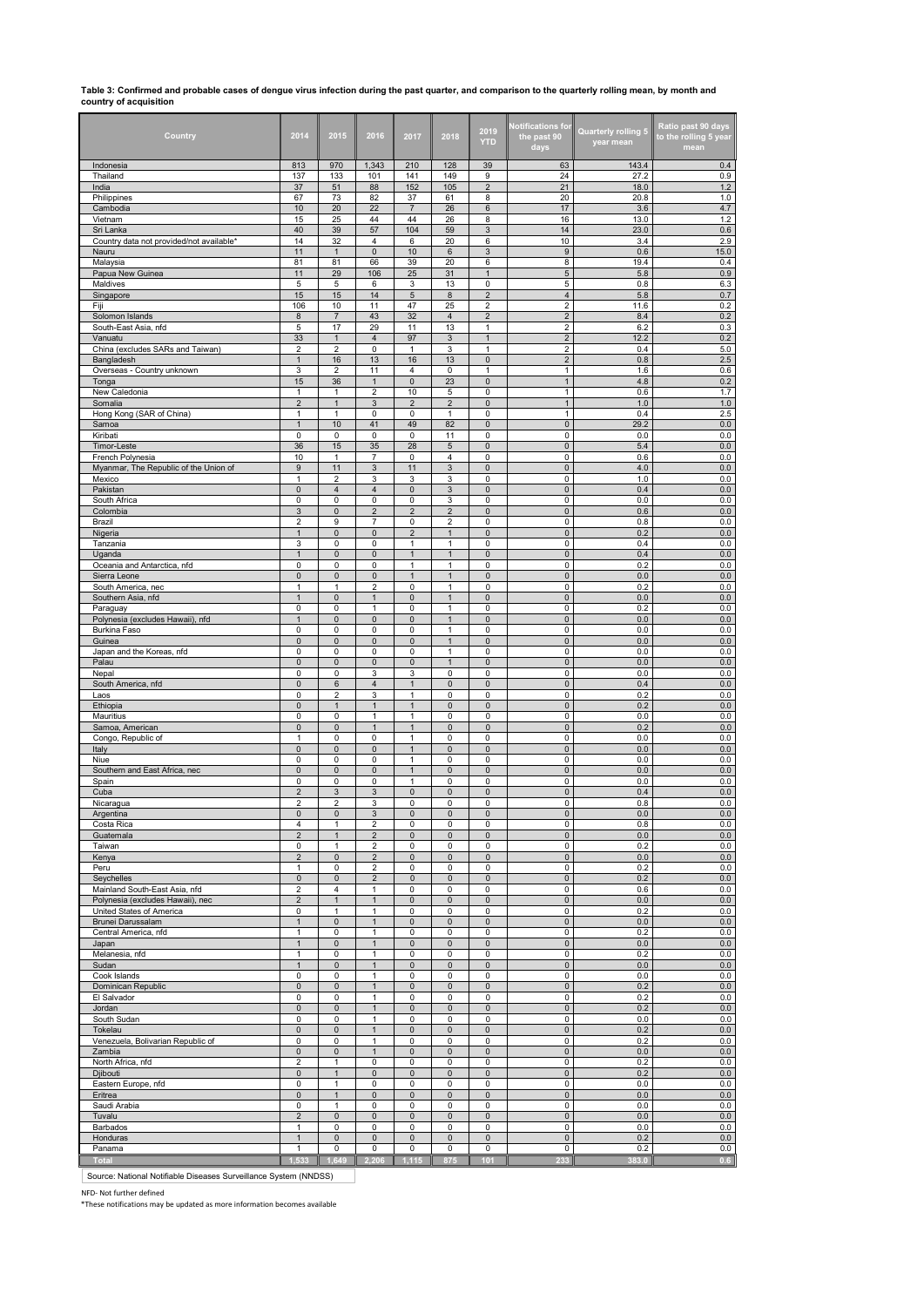## **Table 4: Confirmed malaria during the past quarter, and comparison to the quarterly rolling mean, by month and country of acquisition**

| Country                                               | 2014                           | 2015                         | 2016                                    | 2017                             | 2018                         | 2019<br>YTD                   | <b>Notifications for the</b><br>past 90 days | <b>Quarterly rolling 5 year</b><br>mean | Ratio past 90 days to<br>the rolling 5 year mean |
|-------------------------------------------------------|--------------------------------|------------------------------|-----------------------------------------|----------------------------------|------------------------------|-------------------------------|----------------------------------------------|-----------------------------------------|--------------------------------------------------|
| Country data not provided/not available*              | 3<br>12                        | 3<br>8                       | $\overline{2}$<br>14                    | $\overline{2}$                   | 36<br>26                     | 10                            | 18<br>18                                     | 1.6<br>2.4                              | 11.3<br>7.5                                      |
| Tanzania<br>Papua New Guinea                          | 30                             | 38                           | 45                                      | $\overline{4}$<br>62             | 57                           | 5<br>8                        | 14                                           | 15.6                                    | 0.9                                              |
| Chad                                                  | $\mathbf{1}$                   | 0                            | 0                                       | 0                                | 17                           | 0                             | 9                                            | 0.2                                     | 45.0                                             |
| Uganda                                                | 19                             | 19                           | 16                                      | 25                               | 34                           | 4                             | $6\phantom{1}$                               | 4.6                                     | 1.3                                              |
| Sierra Leone<br>Ghana                                 | 15<br>15                       | 3<br>6                       | 11<br>6                                 | 22<br>16                         | 12<br>$\boldsymbol{9}$       | 3<br>$\overline{2}$           | 5<br>$\sqrt{5}$                              | 3.0<br>3.0                              | $1.7$<br>1.7                                     |
| Burundi                                               | $\mathbf{1}$                   | $\mathbf{1}$                 | $\overline{4}$                          | $\overline{7}$                   | $\overline{4}$               | $\overline{4}$                | 4                                            | 1.2                                     | 3.3                                              |
| Congo, Republic of                                    | $\sqrt{5}$                     | 3                            | 3                                       | $\overline{2}$                   | $6\phantom{1}6$              | $\overline{2}$                | $\overline{4}$                               | 0.6                                     | 6.7                                              |
| Kenya                                                 | 17                             | 15                           | 20                                      | 13                               | 15                           | $\mathbf{1}$                  | $\overline{4}$                               | 5.6                                     | 0.7                                              |
| Nigeria<br>Guinea                                     | 5<br>1                         | 16<br>0                      | 15<br>5                                 | 20<br>10                         | 28<br>5                      | $\mathsf 0$<br>$\overline{2}$ | $\ensuremath{\mathsf{3}}$<br>$\overline{c}$  | 3.0<br>1.8                              | $1.0$<br>1.1                                     |
| Sudan                                                 | 29                             | 29                           | 23                                      | 25                               | 24                           | $\mathbf{1}$                  | $\sqrt{2}$                                   | 7.2                                     | 0.3                                              |
| Rwanda                                                | $\mathbf{1}$                   | $\overline{4}$               | $\mathbf{1}$                            | 1                                | $\overline{2}$               | $\mathbf{1}$                  | $\mathbf 2$                                  | 1.0                                     | 2.0                                              |
| Zambia                                                | 10                             | $6\phantom{1}$               | 11                                      | 3                                | $6\phantom{1}6$              | $\pmb{0}$                     | $\overline{2}$                               | 2.2                                     | 0.9                                              |
| Solomon Islands<br>Liberia                            | 5<br>$\overline{4}$            | 6<br>3                       | $\overline{7}$<br>$\mathbf{1}$          | 9<br>10                          | 12<br>$\overline{2}$         | $\mathbf{1}$<br>$\mathbf{1}$  | $\mathbf{1}$<br>$\mathbf{1}$                 | 3.2<br>1.0                              | 0.3<br>1.0                                       |
| Sub-Saharan Africa, nfd                               | 6                              | $\mathbf 0$                  | 4                                       | $\overline{4}$                   | $\overline{2}$               | $\mathbf{1}$                  | $\mathbf{1}$                                 | 1.2                                     | 0.8                                              |
| Thailand                                              | $\mathbf{1}$                   | $\overline{2}$               | $\mathsf 0$                             | $\overline{2}$                   | $\mathbf 0$                  | $\mathbf{1}$                  | $\mathbf{1}$                                 | 0.2                                     | $5.0\,$                                          |
| India                                                 | 42                             | 17                           | 26                                      | 31                               | 21                           | 0                             | $\mathbf{1}$                                 | 2.2                                     | 0.5                                              |
| Malawi<br>Ethiopia                                    | $\mathbf{1}$<br>5              | $\pmb{0}$<br>5               | 8<br>$\mathbf{1}$                       | 3<br>$\overline{2}$              | 5<br>3                       | $\mathsf 0$<br>$\mathbf 0$    | $\mathbf{1}$<br>$\mathbf{1}$                 | 0.2<br>0.4                              | $5.0\,$<br>2.5                                   |
| Malaysia                                              | $\mathbf{1}$                   | $\mathbf 0$                  | $\mathbf 0$                             | $\mathbf{1}$                     | $\overline{2}$               | $\pmb{0}$                     | $\mathbf{1}$                                 | 0.2                                     | $5.0\,$                                          |
| Vietnam                                               | 0                              | 0                            | 0                                       | 1                                | $\mathbf{1}$                 | 0                             | $\mathbf{1}$                                 | 0.2                                     | 5.0                                              |
| Pakistan                                              | 14                             | 6                            | 5                                       | $9\,$                            | 11                           | 0                             | $\pmb{0}$                                    | 0.8                                     | $0.0\,$                                          |
| Congo, Democratic Republic of<br>South Sudan          | 1<br>$\ensuremath{\mathsf{3}}$ | 1<br>$\mathbf{0}$            | 4<br>12                                 | 4<br>15                          | 10<br>8                      | 0<br>$\mathbf 0$              | 0<br>$\mathbf 0$                             | 0.4<br>1.6                              | $0.0\,$<br>$0.0\,$                               |
| Cambodia                                              | $\overline{4}$                 | 3                            | 0                                       | $\overline{4}$                   | 6                            | 0                             | 0                                            | 2.0                                     | $0.0\,$                                          |
| South Africa                                          | $\overline{2}$                 | $\mathbf{1}$                 | $\overline{2}$                          | 6                                | 5                            | $\pmb{0}$                     | $\pmb{0}$                                    | 0.6                                     | $0.0\,$                                          |
| Indonesia                                             | 23                             | 6                            | 15                                      | 15                               | 4                            | 0                             | $\pmb{0}$                                    | 2.4                                     | $0.0\,$                                          |
| Cote d'Ivoire                                         | $\overline{2}$                 | $\pmb{0}$                    | $\overline{2}$                          | $\overline{2}$                   | $\overline{4}$               | $\mathsf 0$                   | $\pmb{0}$                                    | 0.4                                     | $0.0\,$                                          |
| <b>Burkina Faso</b><br>Central and West Africa, nfd   | $\mathbf{1}$<br>$\mathbf{1}$   | 0<br>$\mathbf{1}$            | 3<br>$\mathbf{1}$                       | 1<br>$\mathbf{1}$                | 3<br>$\sqrt{3}$              | $\mathbf 0$<br>$\pmb{0}$      | 0<br>$\pmb{0}$                               | 0.0<br>0.4                              | 0.0<br>$0.0\,$                                   |
| Mozambique                                            | 3                              | 1                            | 1                                       | 3                                | $\overline{2}$               | 0                             | 0                                            | 0.6                                     | 0.0                                              |
| Cameroon                                              | $\overline{1}$                 | 5                            | $\mathbf{1}$                            | $\mathbf{1}$                     | $\overline{2}$               | 0                             | $\pmb{0}$                                    | 0.6                                     | $0.0\,$                                          |
| Senegal                                               | $\pmb{0}$                      | 1                            | 0                                       | 0                                | $\overline{2}$               | 0                             | 0                                            | 0.4                                     | $0.0\,$                                          |
| Peru<br>Korea, Republic of (South)                    | $\overline{2}$<br>$\mathbf{1}$ | $\mathbf{1}$<br>0            | $\mathbf{0}$<br>$\overline{\mathbf{c}}$ | $\mathbf{1}$<br>0                | $\mathbf{1}$<br>$\mathbf{1}$ | $\pmb{0}$<br>0                | $\mathbf 0$<br>0                             | 0.2<br>0.0                              | $0.0\,$<br>$0.0\,$                               |
| <b>Equatorial Guinea</b>                              | $\mathbf 0$                    | $\pmb{0}$                    | $\mathbf 1$                             | 0                                | $\mathbf 1$                  | 0                             | $\pmb{0}$                                    | 0.0                                     | $0.0\,$                                          |
| Niger                                                 | $\mathbf 0$                    | 0                            | $\mathbf{1}$                            | 0                                | $\mathbf{1}$                 | 0                             | $\pmb{0}$                                    | 0.0                                     | 0.0                                              |
| Laos                                                  | $\mathbf{1}$                   | $\mathbf{1}$                 | $\mathbf{0}$                            | $\mathbf{0}$                     | $\mathbf{1}$                 | $\mathsf 0$                   | $\pmb{0}$                                    | 0.6                                     | $0.0\,$                                          |
| Gabon<br>Western Sahara                               | $\mathbf{1}$<br>$\mathbf{1}$   | 0<br>$\mathbf{0}$            | 0<br>$\mathbf{0}$                       | 0<br>$\mathbf{0}$                | $\mathbf{1}$<br>$\mathbf{1}$ | 0<br>$\pmb{0}$                | 0<br>$\pmb{0}$                               | 0.0<br>0.2                              | 0.0<br>$0.0\,$                                   |
| Brazil                                                | 0                              | 0                            | 0                                       | 0                                | $\mathbf{1}$                 | 0                             | $\pmb{0}$                                    | 0.0                                     | 0.0                                              |
| Italy                                                 | $\mathbf 0$                    | $\mathbf{0}$                 | $\mathbf{0}$                            | $\mathbf{0}$                     | $\mathbf{1}$                 | 0                             | $\pmb{0}$                                    | 0.0                                     | $0.0\,$                                          |
| Turkey                                                | 0                              | $\mathbf 0$                  | 0                                       | 0                                | $\mathbf{1}$                 | 0                             | $\pmb{0}$                                    | 0.0                                     | $0.0\,$                                          |
| Zimbabwe<br>Afghanistan                               | 3<br>$\mathbf{1}$              | 3<br>$\mathbf{1}$            | $\mathbf{0}$<br>$\mathbf 0$             | $\overline{4}$<br>4              | $\mathbf 0$<br>$\mathbf 0$   | $\mathbf 0$<br>0              | $\mathbf 0$<br>0                             | 0.4<br>0.2                              | $0.0\,$<br>0.0                                   |
| Somalia                                               | $\pmb{0}$                      | $\pmb{0}$                    | $\mathbf 0$                             | 3                                | $\pmb{0}$                    | $\pmb{0}$                     | $\pmb{0}$                                    | 0.4                                     | $0.0\,$                                          |
| Overseas - Country unknown                            | 11                             | 12                           | 20                                      | $\overline{2}$                   | $\mathbf 0$                  | 0                             | $\pmb{0}$                                    | 1.8                                     | 0.0                                              |
| Mali                                                  | $\mathbf{3}$                   | $\overline{4}$               | $\overline{2}$                          | $\overline{2}$                   | $\mathbf 0$                  | $\mathsf 0$                   | $\pmb{0}$                                    | 0.4                                     | $0.0\,$                                          |
| South-East Asia, nfd<br>Southern and East Africa, nec | $\mathbf 0$<br>5               | 1<br>$\mathbf{0}$            | 1<br>$\mathbf{1}$                       | $\overline{2}$<br>$\overline{2}$ | 0<br>$\mathbf{0}$            | 0<br>$\mathbf 0$              | 0<br>$\mathbf{0}$                            | 0.4<br>0.0                              | 0.0<br>0.0                                       |
| Madagascar                                            | 0                              | 0                            | 1                                       | 1                                | 0                            | 0                             | 0                                            | 0.0                                     | 0.0                                              |
| Myanmar, The Republic of the Union of                 | $\mathbf{1}$                   | $\mathbf{1}$                 | $\mathsf 0$                             | $\mathbf{1}$                     | $\mathbf 0$                  | $\pmb{0}$                     | $\pmb{0}$                                    | 0.4                                     | $0.0\,$                                          |
| Eritrea                                               | 3                              | 0<br>$\mathbf{0}$            | 0                                       | $\mathbf{1}$                     | 0                            | 0                             | $\pmb{0}$                                    | 0.2                                     | 0.0                                              |
| China (excludes SARs and Taiwan)<br>Egypt             | $\mathbf{1}$<br>$\mathbf{1}$   | 0                            | $\mathsf 0$<br>0                        | $\mathbf{1}$<br>$\mathbf{1}$     | $\mathbf 0$<br>$\pmb{0}$     | $\mathbf 0$<br>0              | $\mathsf{O}\xspace$<br>0                     | 0.0<br>0.2                              | 0.0<br>0.0                                       |
| Botswana                                              | $\pmb{0}$                      | 0                            | $\mathsf 0$                             | 1                                | $\mathbf 0$                  | $\mathbf 0$                   | $\pmb{0}$                                    | 0.0                                     | 0.0                                              |
| Philippines                                           | $\mathbf 0$                    | 0                            | 0                                       | $\mathbf{1}$                     | $\mathbf 0$                  | 0                             | $\pmb{0}$                                    | 0.0                                     | 0.0                                              |
| Saudi Arabia                                          | $\pmb{0}$                      | $\mathbf{0}$                 | $\pmb{0}$                               | $\mathbf{1}$                     | $\mathsf{O}\xspace$          | $\pmb{0}$                     | $\pmb{0}$                                    | $0.0\,$                                 | 0.0                                              |
| South America, nec<br>Angola                          | 0<br>$\pmb{0}$                 | 0<br>$\mathbf 0$             | 0<br>$\overline{2}$                     | $\mathbf{1}$<br>$\mathbf 0$      | 0<br>$\mathbf 0$             | 0<br>$\mathsf{O}\xspace$      | 0<br>$\pmb{0}$                               | 0.2<br>0.4                              | 0.0<br>0.0                                       |
| Guinea-Bissau                                         | 1                              | 0                            | $\mathbf{1}$                            | 0                                | $\mathbf 0$                  | 0                             | 0                                            | 0.4                                     | 0.0                                              |
| Southern and East Africa, nfd                         | $\mathbf{1}$                   | $\pmb{0}$                    | $\mathbf{1}$                            | $\pmb{0}$                        | $\mathsf{O}\xspace$          | $\mathbf 0$                   | $\pmb{0}$                                    | 0.0                                     | $0.0\,$                                          |
| Central African Republic                              | $\mathbf 0$                    | 0                            | 1                                       | 0                                | $\mathbf 0$                  | $\pmb{0}$                     | $\pmb{0}$                                    | 0.0                                     | 0.0                                              |
| Honduras<br>Singapore                                 | $\pmb{0}$<br>0                 | $\mathbf{0}$<br>$\mathbf{1}$ | $\mathbf{1}$<br>0                       | $\mathbf 0$<br>0                 | $\mathbf 0$<br>$\pmb{0}$     | $\mathbf 0$<br>0              | $\mathbf 0$<br>0                             | 0.0<br>0.2                              | 0.0<br>0.0                                       |
| Togo                                                  | $\mathbf 2$                    | $\pmb{0}$                    | $\mathsf 0$                             | $\pmb{0}$                        | $\mathbf 0$                  | $\mathbf 0$                   | $\pmb{0}$                                    | 0.0                                     | 0.0                                              |
| Brunei Darussalam                                     | $\mathbf{1}$                   | 0                            | 0                                       | $\pmb{0}$                        | $\pmb{0}$                    | 0                             | $\pmb{0}$                                    | 0.0                                     | 0.0                                              |
| <b>United Arab Emirates</b>                           | $\mathbf{1}$                   | $\pmb{0}$                    | $\mathbf 0$                             | $\pmb{0}$                        | $\mathsf{O}\xspace$          | $\mathsf{O}\xspace$           | $\mathsf{O}\xspace$                          | 0.2                                     | 0.0                                              |
| <b>Total</b>                                          | 325                            | 234                          | 304                                     | 365                              | 399                          | 47                            | 107                                          | 78.8                                    | 1.4                                              |

Source: National Notifiable Diseases Surveillance System (NNDSS) NFD- Not further defined